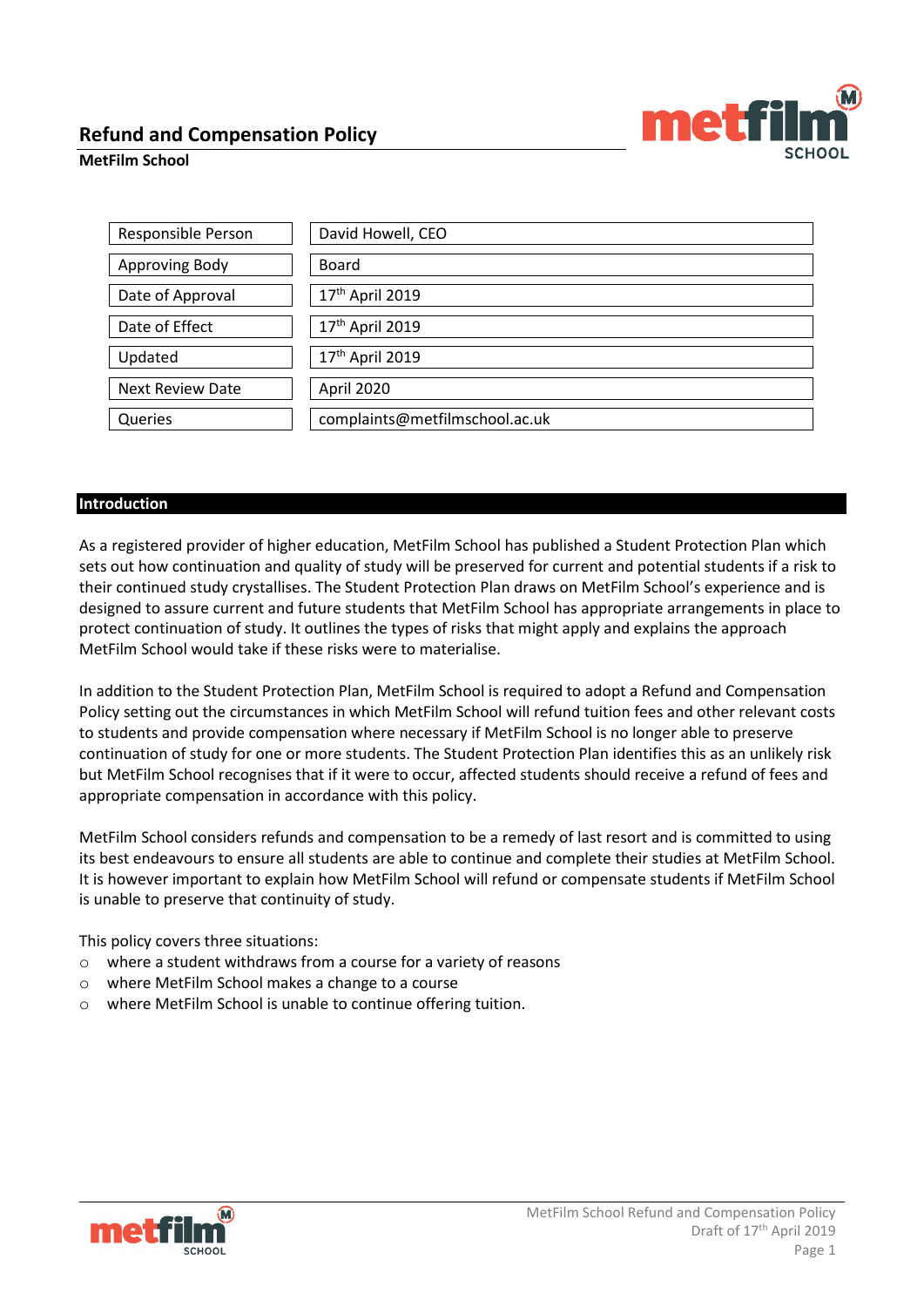### **Student Withdrawal**

# **14 Day Cooling-Off Period**

- If you accept the School's offer by means of distance communication (i.e. there has been no face-to-face contact between the School and you at the time you accept the offer) you have a legal right to cancel the Contract at any time within 14 days from the date the Contract is formed i.e. from your payment of the deposit. ("Cancellation Period").
- o You do not have to give a reason for cancellation.
- o You must inform The School of your decision to cancel within the Cancellation Period by writing to us: MetFilm School Admissions Office, MetFilm School, Ealing Studios, Ealing Green, W5 5EP or email the School's Admissions Office a[t info@metfilmschool.co.uk](mailto:info@metfilmschool.co.uk) or telephone 020 8280 9119.
- $\circ$  A template cancellation form is provided in your offer letter, and can be downloaded [here.](https://go.pardot.com/l/72912/2018-05-09/c1kg85)
- $\circ$  If you call to inform the Admissions Office/International Office of your decision to cancel the offer of a place to study at The School, you must also confirm in writing either by email or letter.

# **Cancellation Before Enrolment**

You may cancel your place prior to enrolment. If you cancel:

- o At least 45 days before the first day of the course, but outside of the "Cancellation Period," you will be entitled to a refund of course fees paid to date, less any external costs incurred and the 20% deposit. Please note that you must notify us in writing at least 45 days before the first day of the course.
- o Within 44 days or less before the start of the course, but outside of the "Cancellation Period." If you cancel your place 44 days or less before the start of the course, then you are liable to pay the full first year's course fee.

# **Student Withdrawal After Enrolment**

You are required to pay Course Fees at the beginning of each academic year as part of the enrolment process. If you withdraw from the School after enrolling for that academic year you will need to formally notify the School of your withdrawal. You will be liable for fees for that academic year.

### **If you do not adhere to visa conditions**

o This applies if you are an international student on a Tier 4 Student visa. In the event The School has to withdraw its sponsorship for your studies as a result of your non-compliance with your visa conditions and/or UKVI immigration rules, you will not be entitled to a refund of your Course Fees.

### **Unsuccessful Visa Application**

If you are an international student requiring a visa to study in the UK and your application, made in good faith and within the timelines and guidance we provide, is unsuccessful, we will refund the full amount paid including your deposit upon presentation of the official documentation from your local embassy or consulate and a copy of your visa application at least 21 days prior to the course start date.

### **Conditions of offer not being met**

If you do not achieve the conditions of the offer made to you, you must notify the school within 14 working days of receiving your results that you have been unsuccessful in meeting the conditions of your offer. We will refund the full amount paid, including your deposit on presentation of the official documentation showing the results achieved.

### **Change to a Course**

Where we need to make changes to a course, we will, assess the potential impact of such change on our students and will follow the principles set out in this section. The School is always looking to improve and enhance students' experience with us, and we will engage in dialogue with our students throughout their

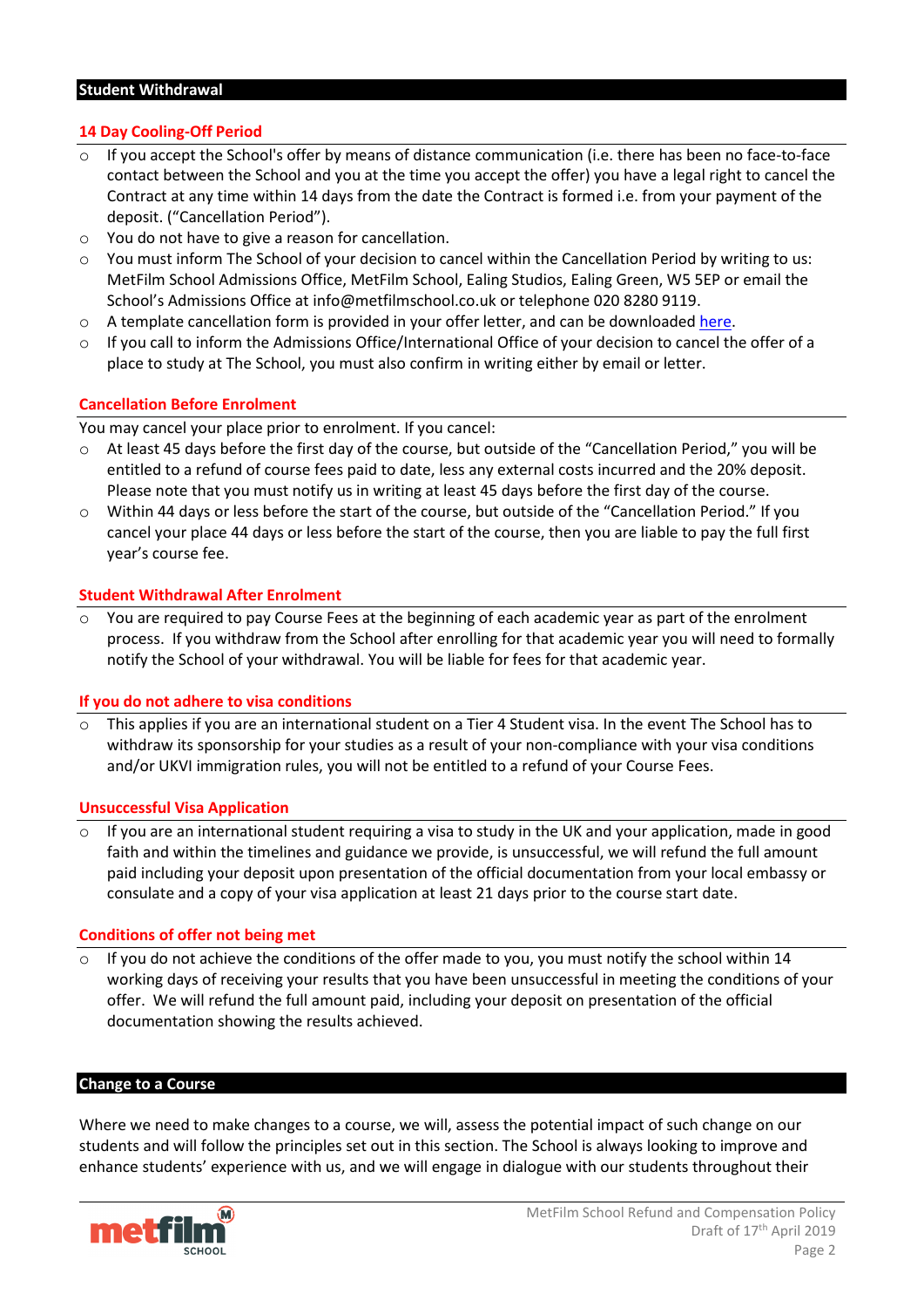studies, as well as with our teaching staff, and will actively seek feedback from these groups about how we can improve our service delivery to our students.

# **When we can make changes to the Contract**

- o to reflect changes in the law and/or professional, regulatory and/or statutory body and/or UKVI requirements;
- $\circ$  as required by government policy, regulatory requirements and/or guidance and/or a decision of a competent court or similar body;
- $\circ$  to comply with any requirement set by the Office for Students and/or any other funding body;
- o to comply with accrediting body requirements;
- o to deal with unavoidable changes in our academic and/or support staff;
- $\circ$  to address and/or to take steps in response to a security threat;
- o to incorporate sector good practice guidance;
- o in light of student feedback and/or external examiners' feedback;
- $\circ$  to reflect material developments in academic teaching, research and/or professional standards and/or requirements;
- o minimum enrolment numbers / fall in future enrolment numbers;
- o withdrawal of any relevant accreditation;
- o to reflect changes made by a placement provider and/or withdrawal of a placement by a placement provider
- $\circ$  to reflect changes made by a collaborative partner and/or the requirements of a collaborative partner
- o for any other valid reason.

# **What type of changes may be made?**

# **Minor Changes (non-exhaustive list of examples)**

- o reasonable changes to the timetable for delivery of your Course;
- $\circ$  reasonable changes to the number of classes/lectures and other teaching activity relating to the Course;
- $\circ$  reasonable changes to the methods by which the Course is delivered and/or assessed;
- o reasonable variations to the content and syllabus of the Course;
- $\circ$  changes to the location of your Course teaching facilities, provided these are within the same campus and/or provided they are of equivalent quality as those advertised by us;
- $\circ$  additions and/or withdrawals of certain non-core modules on your Course;
- o changes to reading lists to deal with changes in the relevant subject area relating to your Course to ensure the same remains as up to date as possible;
- $\circ$  procedural changes to our Student Handbook that help improve the same to your benefit;

# **Major Changes (non-exhaustive list of examples)**

- $\circ$  to make additions and/or withdrawals of certain core/compulsory modules on your Course;
- o to implement more significant changes to our Courses;
- $\circ$  changing our security procedures to such an extent as may materially impact on the way that you previously acted when on campus with us;
- o significant changes to the location or specification of your Course teaching facilities, which could include moving the Course to a different campus or a location that is not located near the original delivery campus.
- $\circ$  to make significant changes to our Student Handbook that help improve them where the same are not to your benefit.

# **How we will tell you about changes to the Course**

For minor changes, we will notify you via our student portal of any amendments by providing you with as much notice as is in our view appropriate in the circumstances. Where possible, we will look to provide this notice to you in advance, but this may not always be possible.

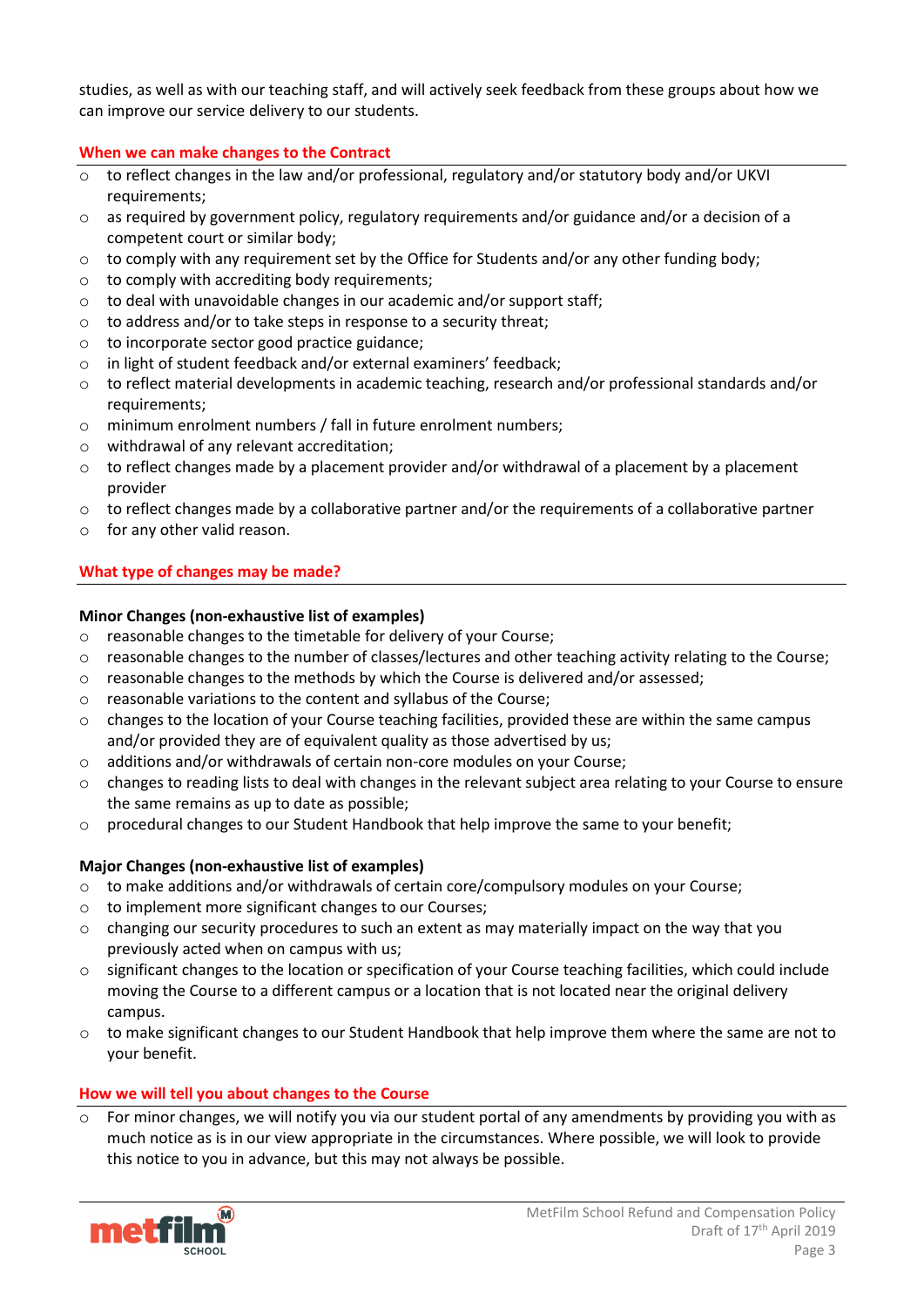- $\circ$  For major changes, we will notify you via our student portal and via email as soon as possible, and in any event, generally no later than 1 month before we are due to make the relevant change.
- $\circ$  If you do not agree with a major change we make to the Course, you will be entitled to terminate the Contract and you may be entitled to an appropriate refund of the Fees you have paid to us.

## **Non-Continuation of Study**

# **Withdrawal of Course Pre-commencement**

There may be times where we need to discontinue the Course or decide not to provide the Course or to merge or combine the Course with other Courses of study, if such action is reasonably considered to be necessary by the School. If the School decides to take such action prior to the Course commencing, then it will use reasonable endeavours to notify you in advance and you shall be entitled to cancel this Contract by written notice to the School. In these circumstances you will be entitled to a refund of any deposit / fees which you have paid to the School.

# **Withdrawal of Course Post-commencement**

There may also be times where we need to discontinue the Course or to merge or combine the Course with other courses after the Course has commenced. In these circumstances we will take reasonable steps to seek to:

- $\circ$  offer you a place on an alternative course at the School (subject to place availability and you complying with the requirements of admission to and registration on that Course); or
- $\circ$  (at your request) assist you to join another course at another institution, and
- $\circ$  (if appropriate), issue you with a refund of the Fees paid.

### **Compensation**

MetFilm School will consider providing a compensation plan where necessary if MetFilm School is no longer able to preserve continuation of study for one or more students.

The compensation plan will include appropriate provision for:

- o maintenance costs
- o lost time
- o additional tuition costs
- o travel costs as a result of relocation of provision

Relevant guidance published by either the Office for Students or the Office of the Independent Adjudicator for Higher Education will be taken into account in preparing any such plans.

### **Payments**

Refunds will normally only be made to the bank and account holder (or other financial institution) that originally paid the tuition fee and will not be paid in cash. This applies whether the student is in receipt of a tuition fee loan from the Student Loans Company, pays their own tuition fees or has their tuition fees paid by a sponsor.